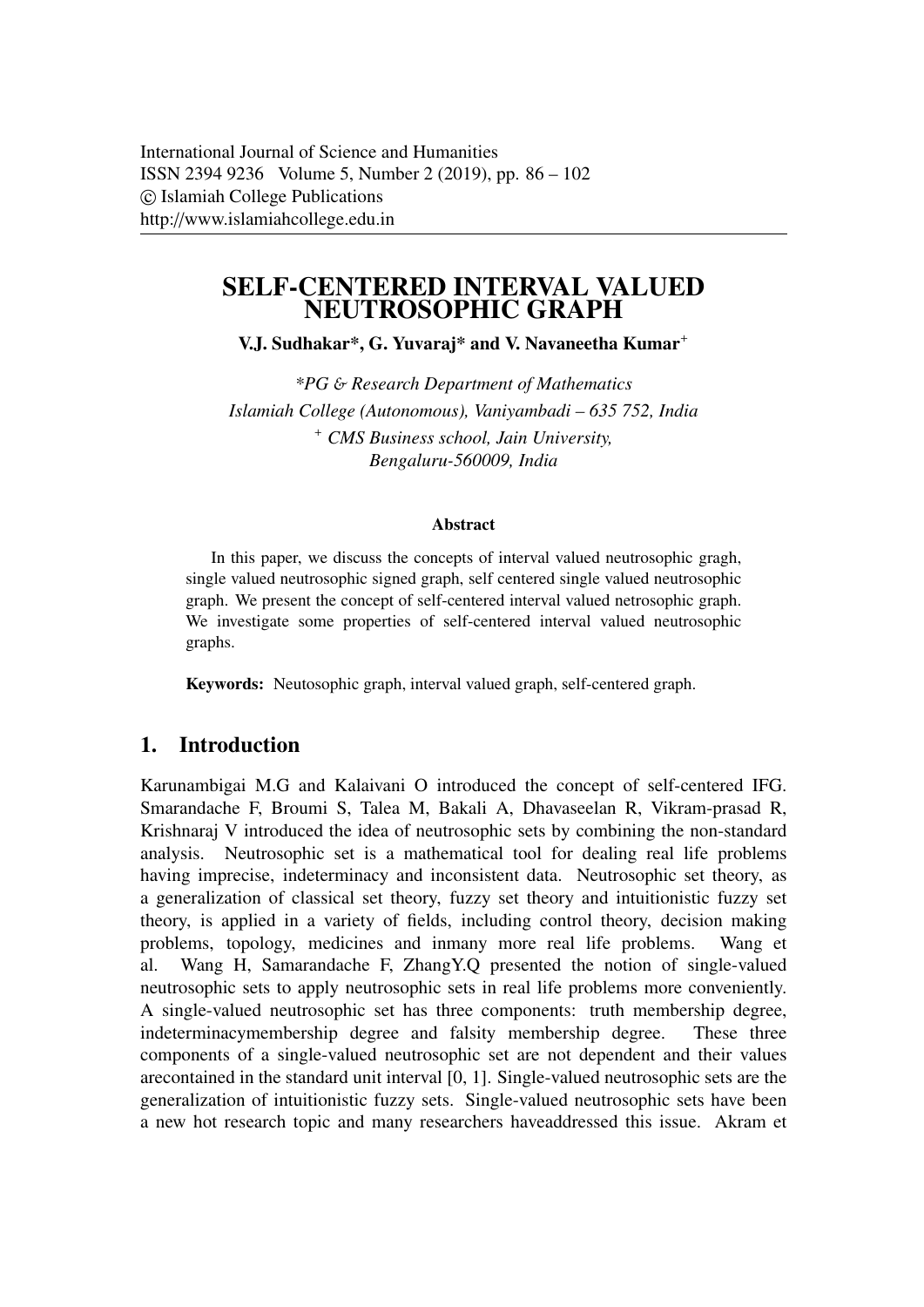al. Akram M and Shahzadi S has discussed several concepts related to single-valued neutrosophic graphs. Majumdarand Samanta Majumdar P and Samanta S.K studied similarity and entropy of single-valued neutrosophic sets. In this paper, we introduce the concepts of length, distance, radius and eccentricity of self-centered of a interval valued neutrosophic graph. We also discuss some interesting properties besides given some examples.

#### 2. Preliminaries

Definition 2.1. *Let X be a space of points (objects) with generic elements in X denoted by x; then the neutrosophic set A is an object of the form*

$$
A = \{ < x : T_A(x), I_A(x), F_A(x) > , x \in X \}
$$

*where the functions*  $T, I, F: X \rightarrow ]-0, 1^+[$  *define respectively the a truth-membership function, indeterminacy-membership function and falsity-membership function of the element*  $x \in X$  *to the set A with the condition* 

$$
0 \le T_A(x) + I_A(x) + F_A(x) \le 3^+.
$$

*The functions*  $T_A(x)$ ,  $I_A(x)$  *and*  $F_A(x)$  *are real standard or non standard subsets of*  $]$ <sup>-</sup>0,  $1$ <sup>+</sup>[.

Definition 2.2. *Let X be a space of points (options ) with generic elements in X denoted by x. A single valued neutrosophic set A (SVNS ) is characterized by truth-membership function*  $T_A(x)$ *, an indeterminacy-membership function*  $I_A(x)$  *and a falsity-membership F<sub>A</sub>*(*x*)*. For each point*  $x \in X$ *,*  $T_A(x)$ *,*  $I_A(x)$ *,*  $F_A(x) \in \{0, 1\}$ *. A (SVNS) can be written as*

$$
A = \{ < x : T_A(x), I_A(x), F_A(x) > , x \in X \}
$$

**Definition 2.3.** *Let*  $A = (T_A, I_A, F_A)$  *and*  $B = (T_B, I_B, F_B)$  *be single valued neutrosophic sets on a set on a set X.* If  $A = (T_A, I_A, F_A)$  *is a single valued neutrosophic relation on a set X, then*

$$
T_B(x, y) \leq \min(T_A(x), T_A(y))
$$
  
\n
$$
I_B(x, y) \geq \max(I_A(x), I_A(x)) \text{ and}
$$
  
\n
$$
F_B(x, y) \geq \max(F_A(x), F_A(x))
$$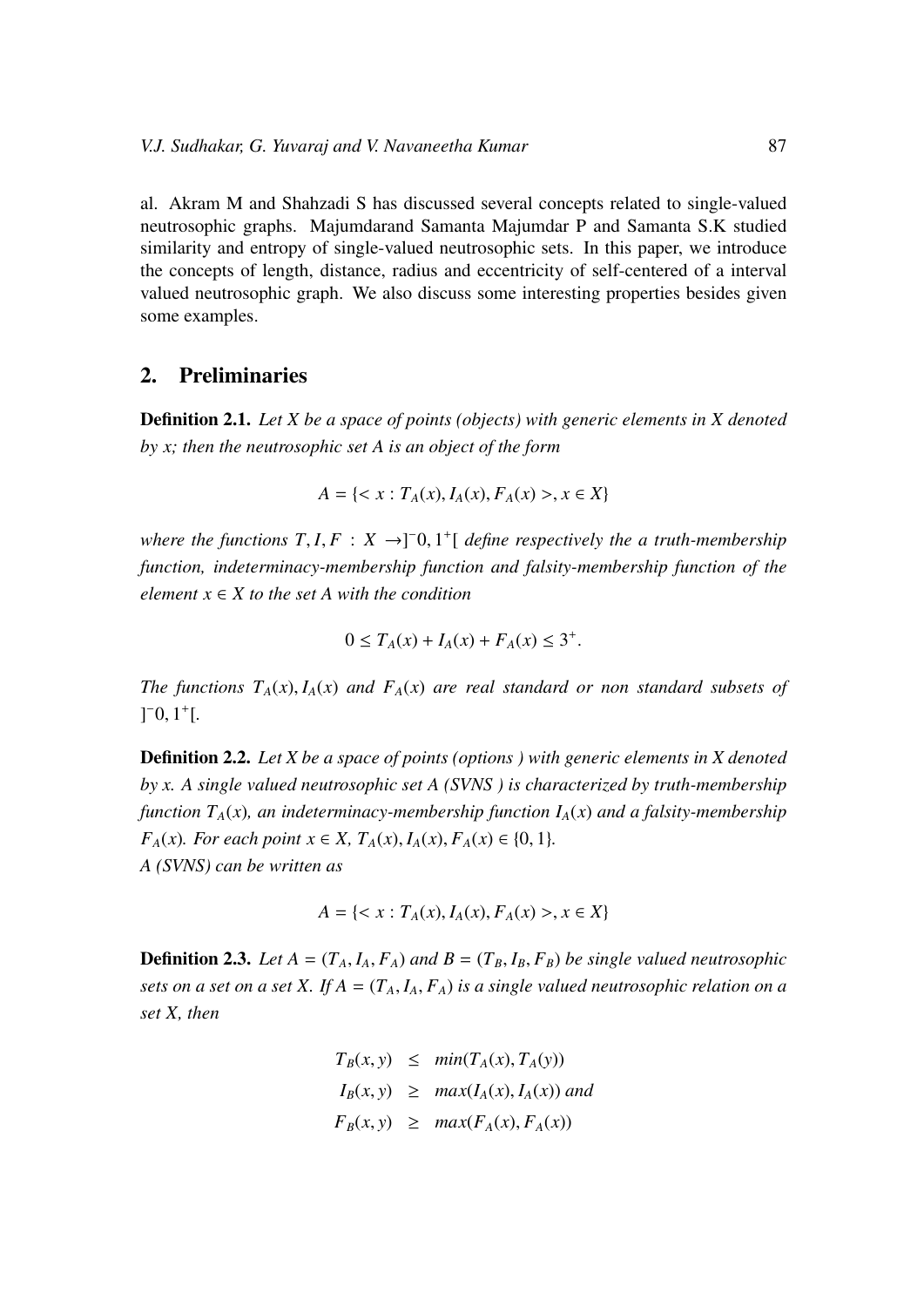*A single valued neutrosophic relation A on X is called symmetric if*

$$
T_A(x, y) = T_A(y, x)
$$

$$
T_B(x, y) = T_B(y, x)
$$

$$
I_A(x, y) = I_A(y, x)
$$

$$
I_B(x, y) = I_B(y, x)
$$

$$
F_A(x, y) = F_A(y, x)
$$

$$
F_B(x, y) = F_B(y, x)
$$

 $x, y \in X$ .

Throughout this paper, we denote  $G^* = (V, E)$  a crisp graph, and  $G = (A, B)$  a single neutrosophic graph valued neutrosophic graph.

Definition 2.4. *A single valued neutrosophic graph (SVN-graph) with underlying set V is defined to be a pair*  $G = (A, B)$  *where* 

- *1. The functions*  $T_A: V \to [0,1], I_A: V \to [0,1], F_A: V \to [0,1]$  *denote degree of truth-membership, degree of indeterminacy-membership and degree of falsitymembership of the element*  $v_i \in V$  *respectively and*  $0 \le T_A(v_i) + I_A(v_i) + F_A(v_i) \le 3$ *for all*  $v_i \in V(i = 1, 2, ...n)$
- *2. The functions*  $T_B: E \le V \times V \rightarrow [0, 1], I_B: E \le V \times V \rightarrow [0, 1]$  *and* $F_B: E \le$  $V \times V \rightarrow [0, 1]$  *are defined by*

$$
T_B(v_i, v_j) \leq \min[T_A(v_i), T_A(v_j)]
$$
  
\n
$$
I_B(v_i, v_j) \geq \max[I_A(v_i), I_A(v_j)]
$$
  
\n
$$
F_B(v_i, v_j) \geq \max[F_A(v_i), F_A(v_j)]
$$

*Denotes the degree of truth-membership, indeterminacy-membership and falsitymembership of the edge*  $(v_i, v_j) \in E$  *respectively, where* 

$$
0 \le T_B(v_i, v_j) + I_B(v_i, v_j) + F_B(v_i, v_j) \le 3
$$

*for all*  $(v_i, v_j) \in E(i, j = 1, 2, ...n)$ 

*We call A the single valued neutrosophic vertex set of V, B the single valued neutrosophic edge set of E, respectively. Note that B is a symmetric single valued neutrosophic relation on A. We use the notation for an element of E. Thus,*  $G = (A, B)$  *is a single valued neutrosophic graph of*  $G^* = (V, E)$  *if*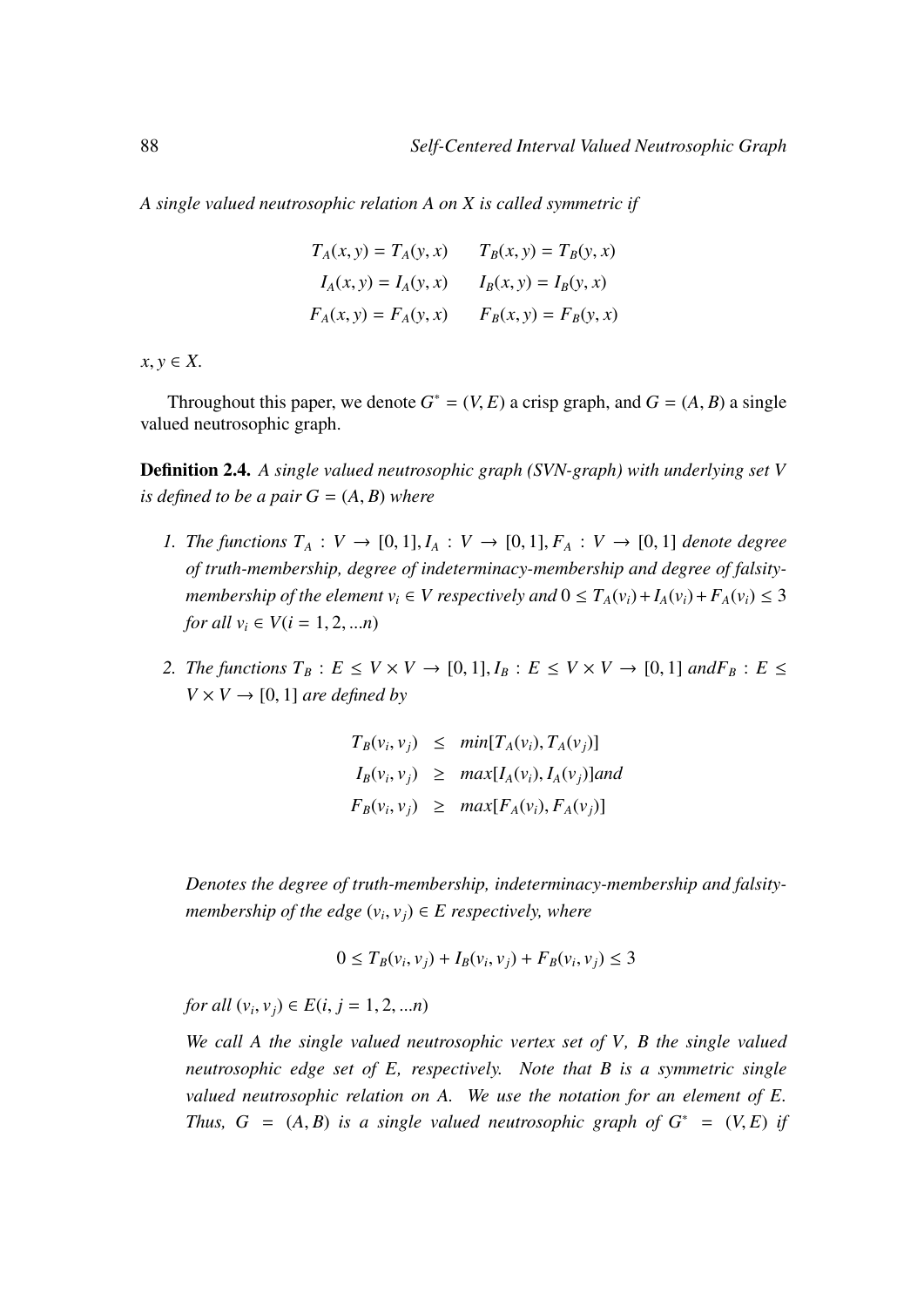$T_B: E \le V \times V \to [0, 1], I_B: E \le V \times V \to [0, 1]$  *and*  $F_B: E \le V \times V \to [0, 1]$ *are defined by*

$$
T_B(v_i, v_j) \le \min[T_A(v_i), T_A(v_j)]
$$
  
\n
$$
I_B(v_i, v_j) \ge \max[I_A(v_i), I_A(v_j)]
$$
  
\n
$$
F_B(v_i, v_j) \ge \max[F_A(v_i), F_A(v_j)]
$$
 for all  $(v_i, v_j \in E)$ 

**Example 2.1.** *Consider the graph G<sup>∗</sup> such that*  $V = \{v_1, v_2, v_3, v_4\}$ *,*  $E = \{v_1v_2, v_2v_3, v_3v_4, v_4v_1\}$ . Let A be a single valued neutrosophic subset of V and let B *a single valued neutrosophic subset of E denoted by*

|                 |                |                |          | $v_1$ | $v_2$           | $v_3$           |     | $v_4$          |  |  |                 |  |
|-----------------|----------------|----------------|----------|-------|-----------------|-----------------|-----|----------------|--|--|-----------------|--|
|                 |                | ${\cal T}_A$   |          | 0.4   | 0.5             |                 | 0.3 | 0.2            |  |  |                 |  |
|                 |                | $I_A$          |          | 0.2   | 0.2             | 0.5             |     | 0.4            |  |  |                 |  |
|                 |                | $F_A$          |          | 0.5   | 0.3             | 0.6             |     | 0.3            |  |  |                 |  |
|                 |                |                |          |       |                 |                 |     |                |  |  |                 |  |
|                 |                |                | $v_1v_2$ |       | $v_2v_3$        | $v_3v_4$        |     | $v_4v_5$       |  |  |                 |  |
|                 | $T_B$<br>$I_B$ |                | 0.4      |       | 0.3             | 0.2             |     | 0.1            |  |  |                 |  |
|                 |                |                | 0.2      |       | 0.5             | 0.5             |     | 0.4            |  |  |                 |  |
|                 |                | $F_B$          | 0.5      |       | 0.6             | 0.6             |     | 0.5            |  |  |                 |  |
| (0.4, 0.2, 0.5) |                |                |          |       | (0.4, 0.2, 0.5) |                 |     |                |  |  | (0.5, 0.2, 0.3) |  |
|                 |                | $v_1$          |          |       |                 |                 |     | $v_4$          |  |  |                 |  |
| (0.1, 0.4, 0.5) |                | v <sub>2</sub> |          |       |                 |                 |     | v <sub>3</sub> |  |  | (0.3, 0.5, 0.6) |  |
| (0.2, 0.4, 0.3) |                |                |          |       |                 | (0.2, 0.5, 0.6) |     |                |  |  | (0.3, 0.5, 0.6) |  |

*Figure 2.2 Single valued neutrosophic graph*

*in figure 3,*

- *1. (v*1*,0.4,0.2,0.5) is single valued neutrosophic vertex or SVN-vertex.*
- *2. (v*1*v*2*,0.4,0.2,0.5) is single valued neutrosophic edge or SVN-edge.*
- *3.*  $(v_1, 0.4, 0.2, 0.5)$  and  $(v_2, 0.5, 0.2, 0.3)$  are single valued neutrosophic adjacent *vertices.*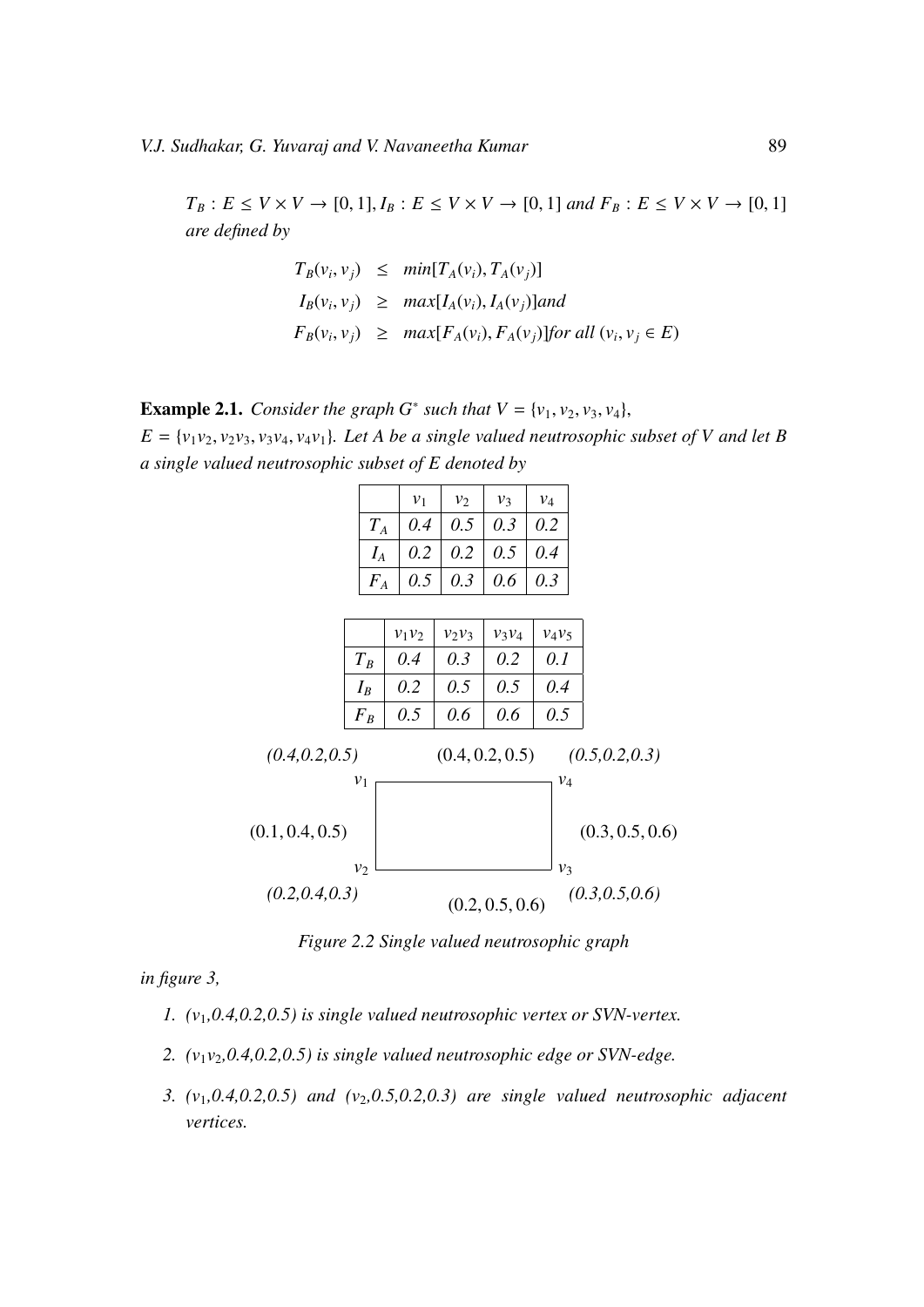*4.*  $(v_1v_2, 0.4, 0.2, 0.5)$  and  $(v_1v_4, 0.1, 0.4, 0.5)$  are single valued neutrosophic adjacent *edge.*

Definition 2.5. *Let X be a space of points (objects) with generic elements in X denoted by x. An interval valued neutrosophic set (for short IVNS) A in X is characterized by truth-membership function*  $T_A(x)$ *, indeterminacy-membership function*  $I_A(x)$  *and falsity-membership function*  $F_A(x)$ *. For each point x in X, we have that*  $T_A(x)$  =  $[T_{AL}(x), T_{AI}(x)], I_A(x) = [I_{AL}(x), I_{AI}(x)], F_A(x) = [F_{AI}(x), F_{AI}(x)]$ 

$$
0 \le T_A(x) + I_A(x) + F_A(x) \le 3.
$$

Definition 2.6. *Let X be a space of points (objects) with generic elements in X denoted by x. An interval valued neutrosophic set ( IVNS)A in X is characterized by truth-membership function*  $T_A(x)$ *, indeterminacy-membership function*  $I_A(x)$  *and falsity-membership function*  $F_A(x)$ *. For each point x in X, we have that*  $T_A(x)$  =  $[T_{AL}(x), T_{AU}(x)], I_A(x) = [I_{AL}(x), I_{AU}(x)], F_A(x) = [F_{AL}(x), F_{AU}(x)] \subseteq [0,1]$  and  $0 \le T_A(x) + I_A(x) + F_A(x) \le 3.$ 

Definition 2.7. *An interval valued neutrosophic graph of a graph G*<sup>∗</sup> <sup>=</sup> (*V*, *<sup>E</sup>*) *we mean a pair*  $G = (A, B)$  *where* 

$$
A = \langle [T_{AL}, T_{AU}], [I_{AL}, I_{AU}], [F_{AL}, F_{AU}] \rangle
$$

*is an interval valued neutrosophic set on V and*

$$
B = \langle [T_{BL}, T_{BU}], [I_{BL}, I_{BU}], [F_{BL}, F_{BU}] \rangle
$$

*is an interval valued neutrosophic set on E satisfies the following condition: 1.*  $V = \{v_1, v_2...v_n\}$  *such that*  $T_{AL} : V \rightarrow [0, 1]$ *,*  $T_{AU} : V \rightarrow [0, 1]$ *,*  $I_{AL} : V \rightarrow [0, 1]$ *,*  $I_{AU}: V \rightarrow [0, 1]$ *, and*  $F_{AL}: V \rightarrow [0, 1]$ *,*  $F_{AU}: V \rightarrow [0, 1]$  *denote the degree of the truthmembership,the degree of indeterminacy-membership and degree of falsity-membership of the element*  $y \in V$ *, respectively, and* 

$$
0 \le T_A(v_i) + I_A(v_i) + F_A(v_i) \le 3
$$

*for all*  $v_i \in V(i = 1, 2, ...n)$ *2. The functions*  $T_{BL}$  :  $V \times V \rightarrow [0, 1], T_{BU}$  :  $V \times V \rightarrow [0, 1], I_{BL}$  :  $V \times V \rightarrow [0, 1],$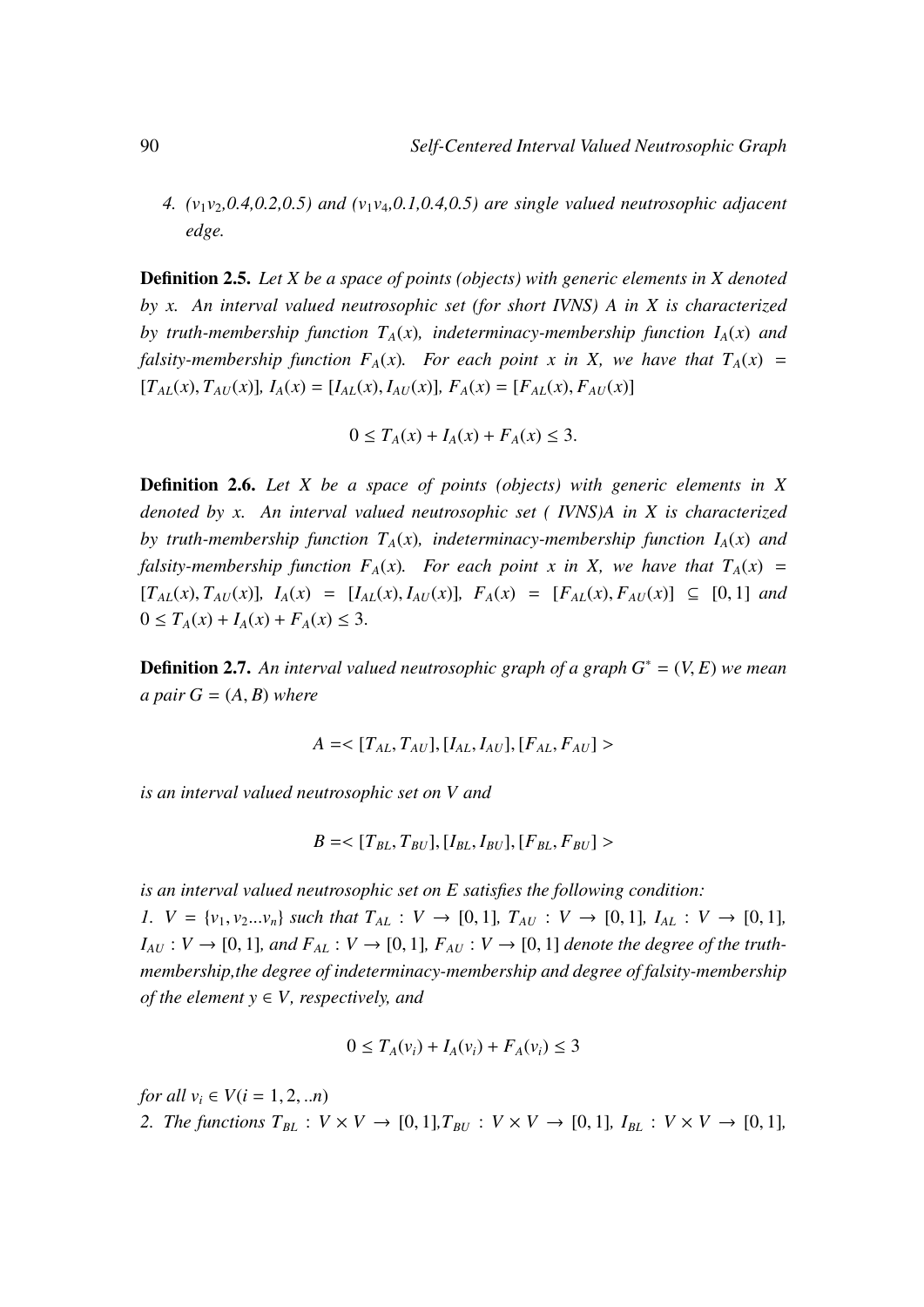$I_{B}$  :  $V \times V \rightarrow [0, 1]$  *and*  $F_{BL}$  :  $V \times V \rightarrow [0, 1]$ *,*  $F_{B}$  :  $V \times V \rightarrow [0, 1]$  *are such that* 

$$
T_{BL}(\lbrace v_i, v_j \rbrace) \leq \min[T_{AL}(v_i), T_{AL}(v_j)]
$$
  
\n
$$
T_{BU}(\lbrace v_i, v_j \rbrace) \leq \min[T_{AU}(v_i), T_{AU}(v_j)]
$$
  
\n
$$
I_{BL}(\lbrace v_i, v_j \rbrace) \geq \max[I_{AL}(v_i), I_{AL}(v_j)]
$$
  
\n
$$
I_{BU}(\lbrace v_i, v_j \rbrace) \geq \max[I_{AU}(v_i), I_{AU}(v_j)]
$$
  
\n
$$
F_{BL}(\lbrace v_i, v_j \rbrace) \geq \max[F_{AL}(v_i), F_{AL}(v_j)]
$$
  
\n
$$
F_{BU}(\lbrace v_i, v_j \rbrace) \geq \max[F_{AU}(v_i), F_{AU}(v_j)]
$$

*Denotes the degree of truth-membership, indeterminacy-membership and falsitymembership of the edge*  $(v_i, v_j) \in E$  *respectively, where* 

$$
0 \le T_B(v_i, v_j) + I_B(v_i, v_j) + F_B(v_i, v_j) \le 3
$$

*for all*  $\{v_i, v_j\} \in E(i, j = 1, 2, \ldots n)$  *We call A the IVN vertex set of V, B the IVN edge set of E, respectively. Note that B is a symmetric IVN relation on A. We use the notation*  $(v_i, v_j)$  *for an element of E Thus, G* =  $(A, B)$  *is an ING of G*<sup>\*</sup> =  $(V, E)$  *if*  $\overline{T}$  $T_{BL}(v_i, v_j)$   $\leq$   $min[T_{AL}(v_i), T_{AL}(v_j)],$   $T_{BU}(v_i, v_j)$   $\leq$   $min[T_{AU}(v_i), T_{AU}(v_j)],$  $I_{BL}(v_i, v_j) \ge \max[I_{AL}(v_i), I_{AL}(v_j)], I_{BU}(v_i, v_j) \ge \max[I_{AU}(v_i), I_{AU}(v_j)]$  and  $F_{BL}(v_i, v_j) \ge \frac{\sum_{i=1}^{n} (v_i - v_j)}{\sum_{i=1}^{n} (v_i - v_j)}$  $max[F_{AL}(v_i), F_{AL}(v_j)], F_{BU}(v_i, v_j) \ge max[F_{AU}(v_i), F_{AU}(v_j)]$  for all  $(v_i, v_j) \in E$ 

**Definition 2.8.** A path P in a single valued neutrosophic graph  $G = (A, B)$  is a sequence *of distinct vertices*  $v_1, v_2, \ldots v_n$  *such that either one of the following condition is satisfied* (*i*)  $T_B(v_i, v_j) > 0$ ,  $I_B(v_i, v_j) > 0$  and  $F_B(v_i, v_j) = 0$  for some *i* and *j*. (*ii*)  $T_B(v_i, v_j) = 0$ ,  $I_B(v_i, v_j) = 0$  *and*  $F_B(v_i, v_j) > 0$  *for some i and j.* 

Definition 2.9. *Let G* <sup>=</sup> (*A*, *<sup>B</sup>*) *be a connected single valued neutrosophic graph.*

*1. The T*-length of a path  $P: v_1, v_2, \ldots, v_n$  *in G,*  $l_T(P)$  *is defined as* 

$$
l_T(P) = \sum_{i=1}^{n-1} \left( \frac{1}{T_B(v_i, v_{i+1})} \right)
$$

2. *The I-length of a path P* :  $v_1, v_2, \ldots, v_n$  *in G,*  $l_I(P)$  *is defined as* 

$$
l_I(P) = \sum_{i=1}^{n-1} \left( \frac{1}{I_B(v_i, v_{i+1})} \right)
$$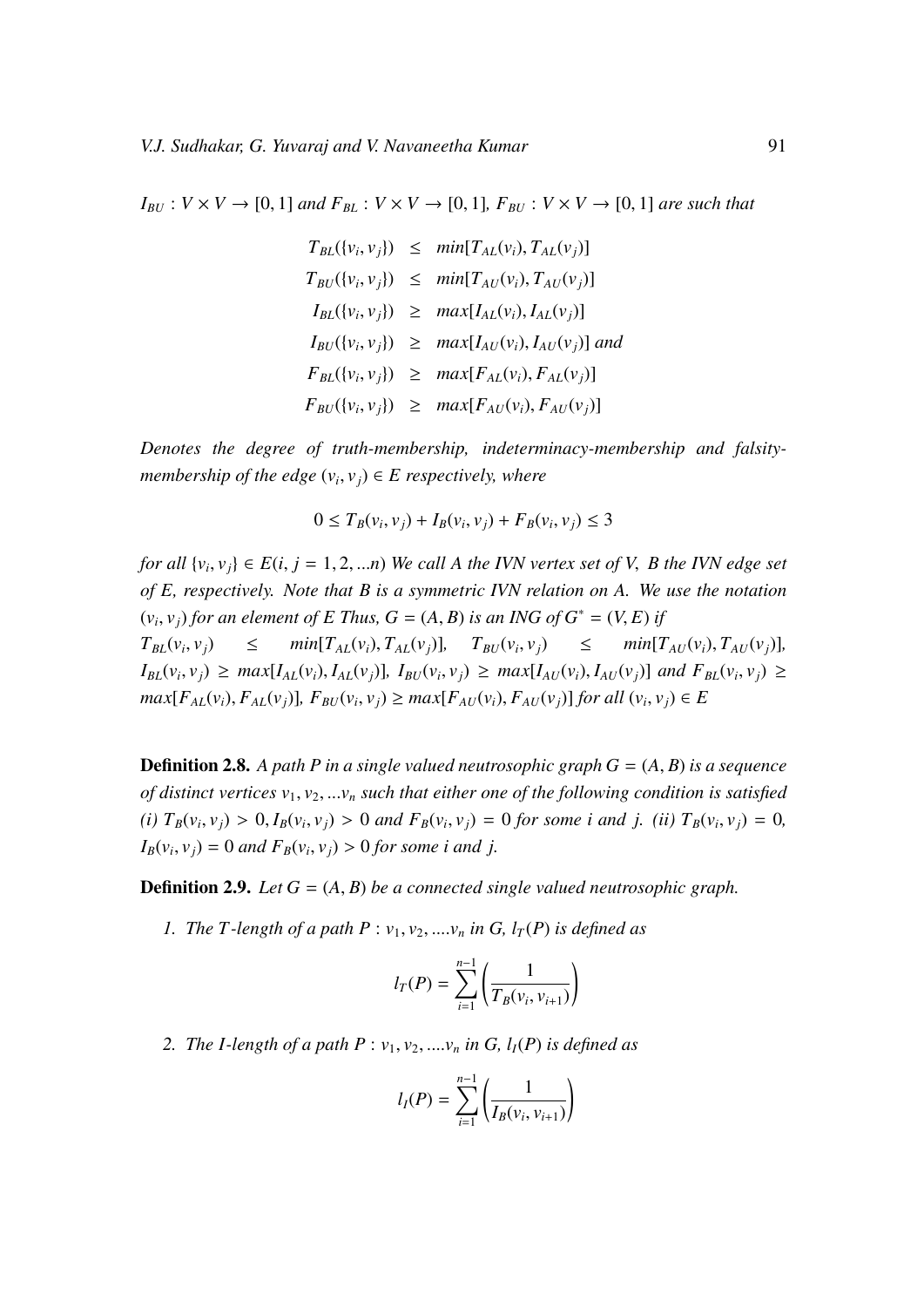*3. The F-length of a path P* :  $v_1, v_2, \ldots, v_n$  *in G, l<sub>F</sub>(P) is defined as* 

$$
l_F(P) = \sum_{i=1}^{n-1} \left( \frac{1}{F_B(v_i, v_{i+1})} \right)
$$

The  $(T, I, F)$ - length of a path  $P: v_1, v_2, ..., v_n$  in G,  $l_{(T, I, F)}(P)$  is defined as  $l_{(T, I, F)}(P)$  =  $(l_T(p), l_I(p), l_F(p)).$ 

**Definition 2.10.** *Let*  $G = (A, B)$  *be a connected single valued neutrosophic graph.* 

*1. The T*-distance  $\delta_T(v_i, v_j)$  is the minimum of the T-length of all the paths joining  $v_i$ *and*  $v_j$  *in G, where*  $v_i$ ,  $v_j \in V$ *. i.e* 

 $\delta_T(v_i, v_j) = min\{l_T(P) : P \text{ is a path between } v_i \text{ and } v_j\}$ 

*2. The I-distance*  $\delta_I(v_i, v_j)$  *is the minimum of the I-length of all the paths joining*  $v_i$ *and*  $v_j$  *in G, where*  $v_i$ ,  $v_j \in V$ *. i.e* 

 $\delta_I(v_i, v_j) = min\{l_I(P) : P \text{ is a path between } v_i \text{ and } v_j\}$ 

*3. The F-distance*  $\delta_F(v_i, v_j)$  *is the minimum of the F-length of all the paths joining*  $v_i$  *and*  $v_j$  *in G, where*  $v_i$ ,  $v_j \in V$ . *i.e* 

 $\delta_F(v_i, v_j) = min\{l_F(P) : P \text{ is a path between } v_i \text{ and } v_j\}$ 

*The distance*  $\delta_{(T,I,F)}(v_i, v_j)$  *is defined as*  $\delta_{(T,I,F)}(v_i, v_j) = (\delta_T, \delta_I, \delta_F)$ 

**Definition 2.11.** *Let*  $G = (A, B)$  *be a connected single valued neutrosophic graph.* 

*1. For each*  $v_i \in V$ , the *T*-eccentricity of  $v_i$ , denoted by  $e_T(v_i)$  and is defined as

$$
e_T(v_i) = max\{\delta_T(v_i, v_j) : v_i \in V, v_i \neq v_j\}
$$

*2. For each*  $v_i \in V$ , the *I-eccentricity of*  $v_i$ , denoted by  $e_I(v_i)$  and is defined as

$$
e_I(v_i) = max\{\delta_I(v_i, v_j) : v_i \in V, v_i \neq v_j\}
$$

*3. For each*  $v_i \in V$ , the *F*-eccentricity of  $v_i$ , denoted by  $e_F(v_i)$  and is defined as

$$
e_F(v_i) = min\{\delta_F(v_i, v_j) : v_i \in V, v_i \neq v_j\}
$$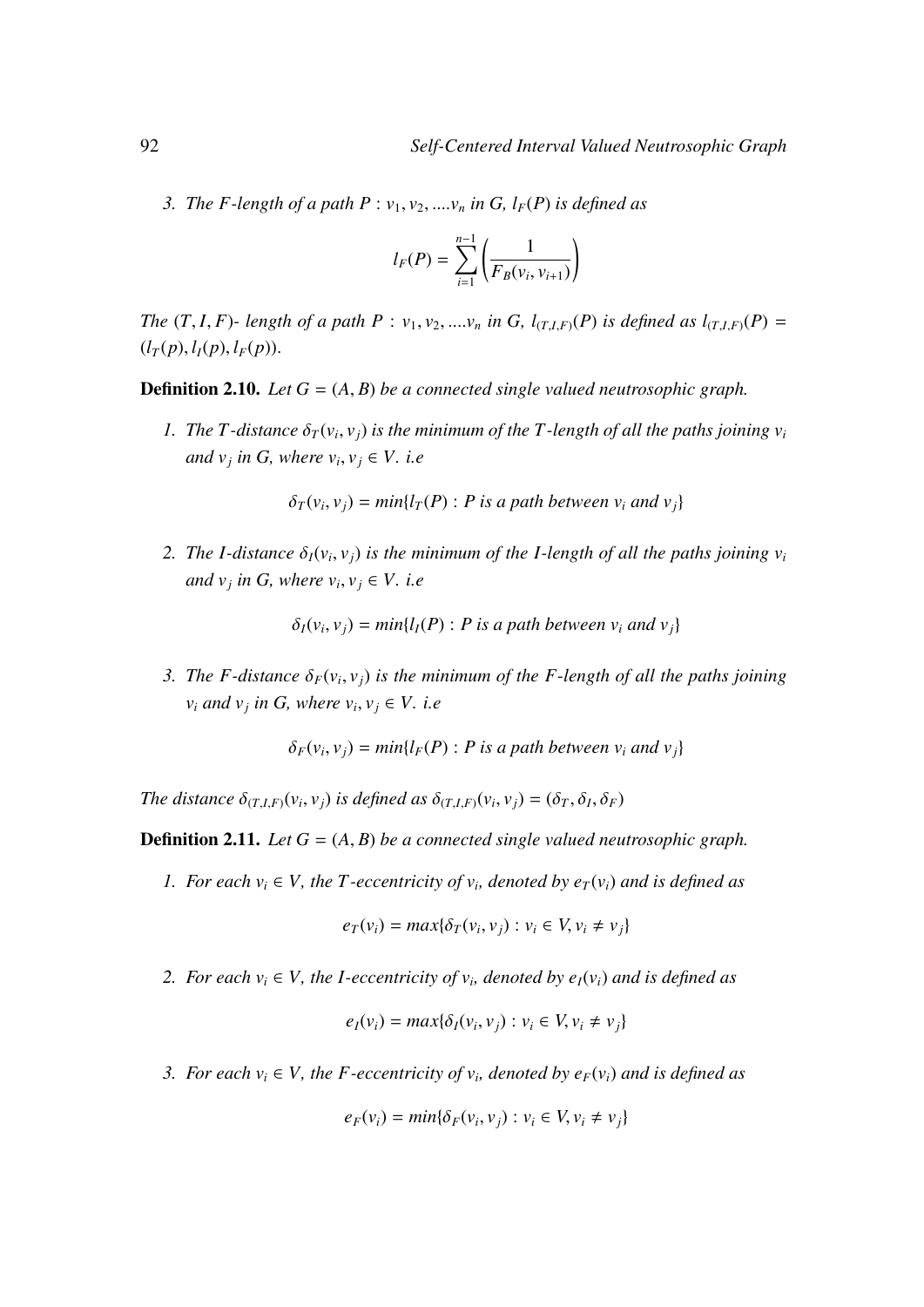*For each*  $v_i \in V$ , the eccentricity of  $v_i$  denoted by  $e(v_i)$  and is defined by  $e(v_i)$  =  $(e_T(v_i), e_I(v_i), e_F(v_i)).$ 

**Definition 2.12.** Let  $G = (A, B)$  be a connected single valued neutrosophic graph.

*1. The T-radius of G is denoted by*  $r<sub>T</sub>(G)$  *and is defined as* 

$$
r_T(G) = min\{e_T(v_i) : v_i \in V\}.
$$

*2. The I-radius of G is denoted by rI*(*G*) *and is defined as*

$$
r_I(G) = min\{e_I(v_i) : v_i \in V\}.
$$

*3. The F-radius of G is denoted by rF*(*G*) *and is defined as*

$$
r_F(G) = min\{e_F(v_i): v_i \in V\}.
$$

*The radius of G is denoted by r(G) and is defined as*  $r(G) = (r_T(G), r_I(G), r_F(G))$ *.* 

Definition 2.13. *A connected single valued neutrosophic graph G is a*

- *1. T -self-centered single valued neutrosophic graph, if every vertex of G is a T central vertex.* (*i.e)*  $r_T(G) = e_T(v_i), \forall v_i \in V$ .
- *2. I-self-centered single valued neutrosophic graph, if every vertex of G is a I-central vertex. (i.e)*  $r_I(G) = e_I(v_i)$ ,  $\forall v_i \in V$ .
- *3. F-self-centered single valued neutrosophic graph, if every vertex of G is a Fcentral vertex.* (*i.e*)  $r_F(G) = e_F(v_i)$ ,  $\forall v_i \in V$ .
- *4. single valued neutrosophic self-centered graph, if every vertex of G is a central* vertex. (i.e)  $r_T(G) = e_T(v_i)$ ,  $r_I(G) = e_I(v_i)$  and  $r_F(G) = e_F(v_i)$ ,  $\forall v_i \in V$ .

#### 3. Self-centered Interval Valued Neutrosophhic Graph

**Definition 3.1.** A path P in a interval valued neutrosophic graph  $G = (A, B)$  is a *sequence of distinct vertices*  $v_1, v_2, ... v_n$  *such that either one of the following condition is satisfied*

**i** 
$$
[T_{B_L}(v_i, v_j), T_{B_U}(v_i, v_j)] > 0
$$
,  $[I_{B_L}(v_i, v_j), I_{B_U}(v_i, v_j)] > 0$  and  $[F_{B_L}(v_i, v_j), F_{B_U}(v_i, v_j)] = 0$  for some *i* and *j*.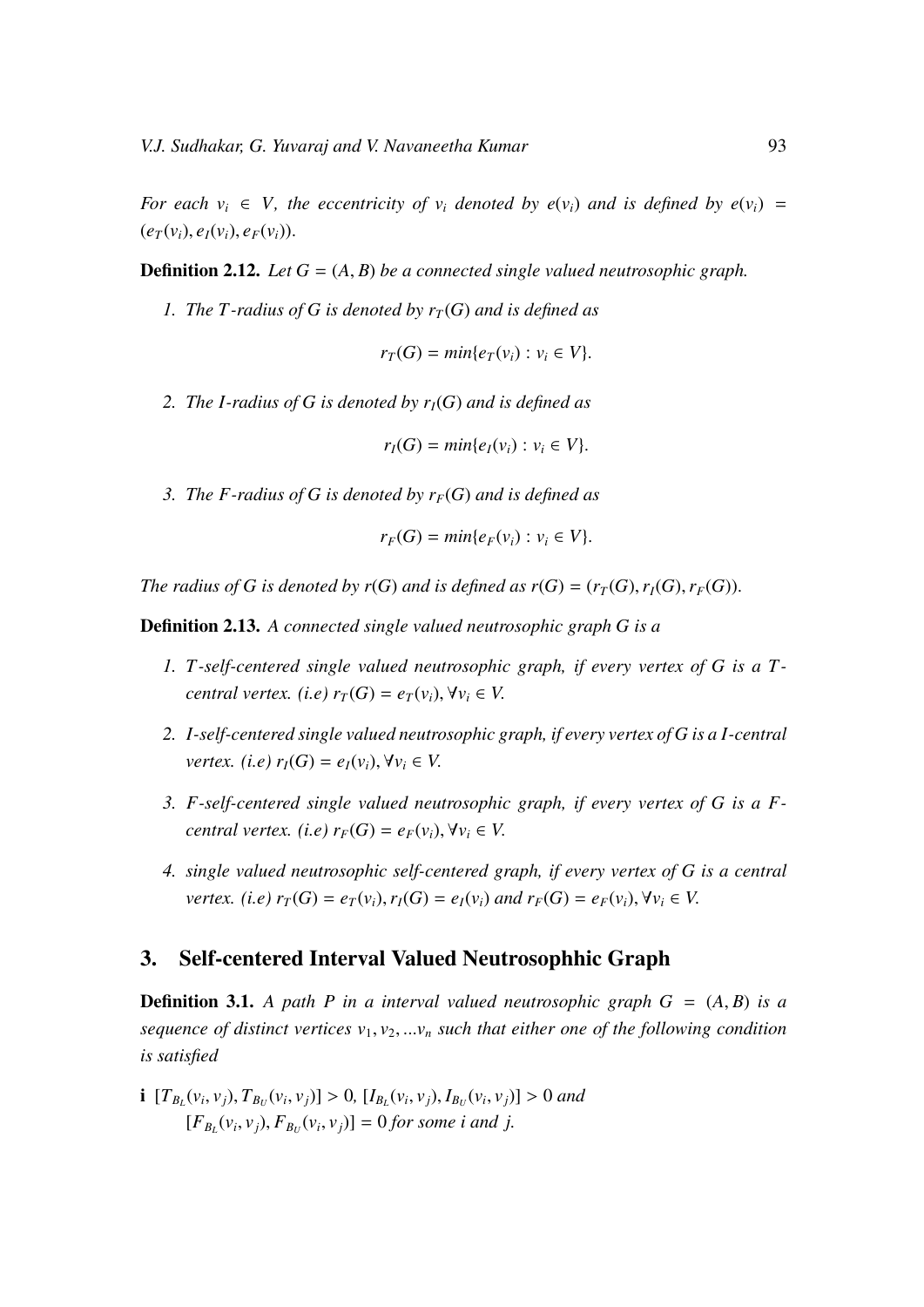ii  $[T_{B_L}(v_i, v_j), T_{B_U}(v_i, v_j)] = 0$ ,  $[I_{B_L}(v_i, v_j), I_{B_U}(v_i, v_j)] = 0$  and  $[F_{B_L}(v_i, v_j), F_{B_U}(v_i, v_j)] > 0$  *for some i and j.* 

**Definition 3.2.** *Let*  $G = (A, B)$  *be a connected interval valued neutrosophic graph.* 

*1. The T*-length of a path  $P: v_1, v_2, \ldots, v_n$  *in G, l<sub>T</sub>*(*P*) *is defined as* 

$$
l_T(P) = [l_{T_L}(P), l_{T_U}(P)] \text{ where}
$$
  

$$
l_{T_L}(P) = \sum_{i=1}^{n-1} \left( \frac{1}{T_{B_L}(v_i, v_{i+1})} \right)
$$
  

$$
l_{T_U}(P) = \sum_{i=1}^{n-1} \left( \frac{1}{T_{B_U}(v_i, v_{i+1})} \right)
$$

2. *The I-length of a path P* :  $v_1$ ,  $v_2$ , ....*v<sub>n</sub> in G*,  $l_I(P)$  *is defined as* 

$$
l_I(P) = [l_{I_L}(P), l_{I_U}(P)] \text{ where}
$$

$$
l_{I_L}(P) = \sum_{i=1}^{n-1} \left( \frac{1}{I_{B_L}(v_i, v_{i+1})} \right)
$$

$$
l_{I_U}(P) = \sum_{i=1}^{n-1} \left( \frac{1}{I_{B_U}(v_i, v_{i+1})} \right)
$$

*3. The F-length of a path P* :  $v_1$ ,  $v_2$ , ...,  $v_n$  *in G, l<sub>F</sub>(P) is defined as* 

$$
l_F(P) = [l_{F_L}(P), l_{F_U}(P)] \text{ where}
$$

$$
l_{F_L}(P) = \sum_{i=1}^{n-1} \left( \frac{1}{F_{B_L}(v_i, v_{i+1})} \right)
$$

$$
l_{F_U}(P) = \sum_{i=1}^{n-1} \left( \frac{1}{F_{B_U}(v_i, v_{i+1})} \right)
$$

*The*  $(T, I, F)$ *- length of a path P* :  $v_1, v_2, \ldots, v_n$  *in G, l* $_{(T,I,F)}(P)$  *is defined as* 

$$
l_{(T,I,F)}(P) = ([l_{T_L}(P), l_{T_U}(P)], [l_{I_L}(P), l_{I_U}(P)], [l_{F_L}(P), l_{F_U}(P)]).
$$

**Definition 3.3.** *Let*  $G = (A, B)$  *be a connected interval valued neutrosophic graph.*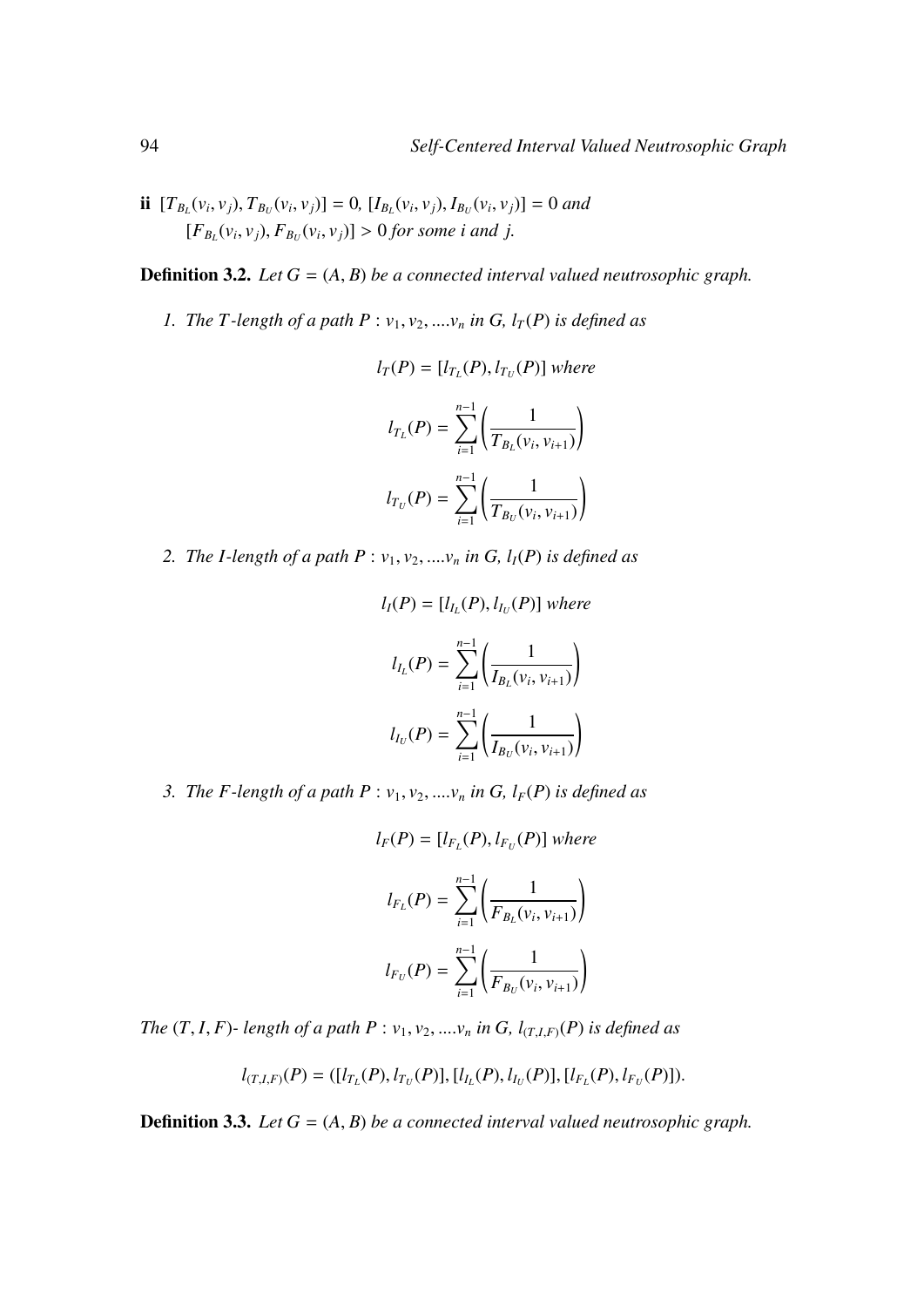*1. The T*-distance  $\delta_T(v_i, v_j)$  is the minimum of the T-length of all the paths joining  $v_i$ *and*  $v_j$  *in G, where*  $v_i$ ,  $v_j \in V$ *. i.e* 

$$
\delta_T(v_i, v_j) = [\delta_{T_L}(v_i, v_j), \delta_{T_U}(v_i, v_j)]
$$

*where*

$$
\delta_{T_L}(v_i, v_j) = min\{l_{T_L}(P) : P \text{ is a path between } v_i \text{ and } v_j\}
$$

$$
\delta_{T_U}(v_i, v_j) = min\{l_{T_U}(P) : P \text{ is a path between } v_i \text{ and } v_j\}
$$

*2. The I-distance*  $\delta_I(v_i, v_j)$  *is the minimum of the I-length of all the paths joining*  $v_i$ *and*  $v_j$  *in G, where*  $v_i$ ,  $v_j \in V$ *. i.e* 

$$
\delta_I(v_i, v_j) = [\delta_{I_L}(v_i, v_j), \delta_{I_U}(v_i, v_j)]
$$

*where*

$$
\delta_{I_L}(v_i, v_j) = min\{l_{I_L}(P) : P \text{ is a path between } v_i \text{ and } v_j\}
$$

$$
\delta_{I_U}(v_i, v_j) = min\{l_{I_U}(P) : P \text{ is a path between } v_i \text{ and } v_j\}
$$

*3. The F-distance*  $\delta_F(v_i, v_j)$  *is the minimum of the F-length of all the paths joining*  $v_i$  *and*  $v_j$  *in G, where*  $v_i$ ,  $v_j \in V$ . *i.e* 

$$
\delta_F(v_i, v_j) = [\delta_{F_L}(v_i, v_j), \delta_{F_U}(v_i, v_j)]
$$

*where*

$$
\delta_{F_L}(v_i, v_j) = min\{l_{F_L}(P) : P \text{ is a path between } v_i \text{ and } v_j\}
$$

$$
\delta_{F_U}(v_i, v_j) = min\{l_{F_U}(P) : P \text{ is a path between } v_i \text{ and } v_j\}
$$

*The distance*  $\delta_{(T,I,F)}(v_i, v_j)$  *is defined as*  $\delta_{(T,I,F)}(v_i, v_j) = (\delta_T, \delta_I, \delta_F)$  *i.e* 

$$
\delta_{(T,I,F)} = ([\delta_{T_L}, \delta_{I_U}], [\delta_{I_L}, \delta_{T_U}], [\delta_{F_L}, \delta_{F_U}])
$$

**Definition 3.4.** *Let*  $G = (A, B)$  *be a connected interval valued neutrosophic graph.* 

*1. For each*  $v_i \in V$ , the *T*-eccentricity of  $v_i$ , denoted by  $e_T(v_i)$  and is defined as

$$
e_T(v_i) = [e_{T_L}(v_i), e_{T_U}(v_i)] \text{ where}
$$

$$
e_{T_L}(v_i) = \max\{\delta_{T_L}(v_i, v_j) : v_i \in V, v_i \neq v_j\}
$$

$$
e_{T_U}(v_i) = \max\{\delta_{T_U}(v_i, v_j) : v_i \in V, v_i \neq v_j\}
$$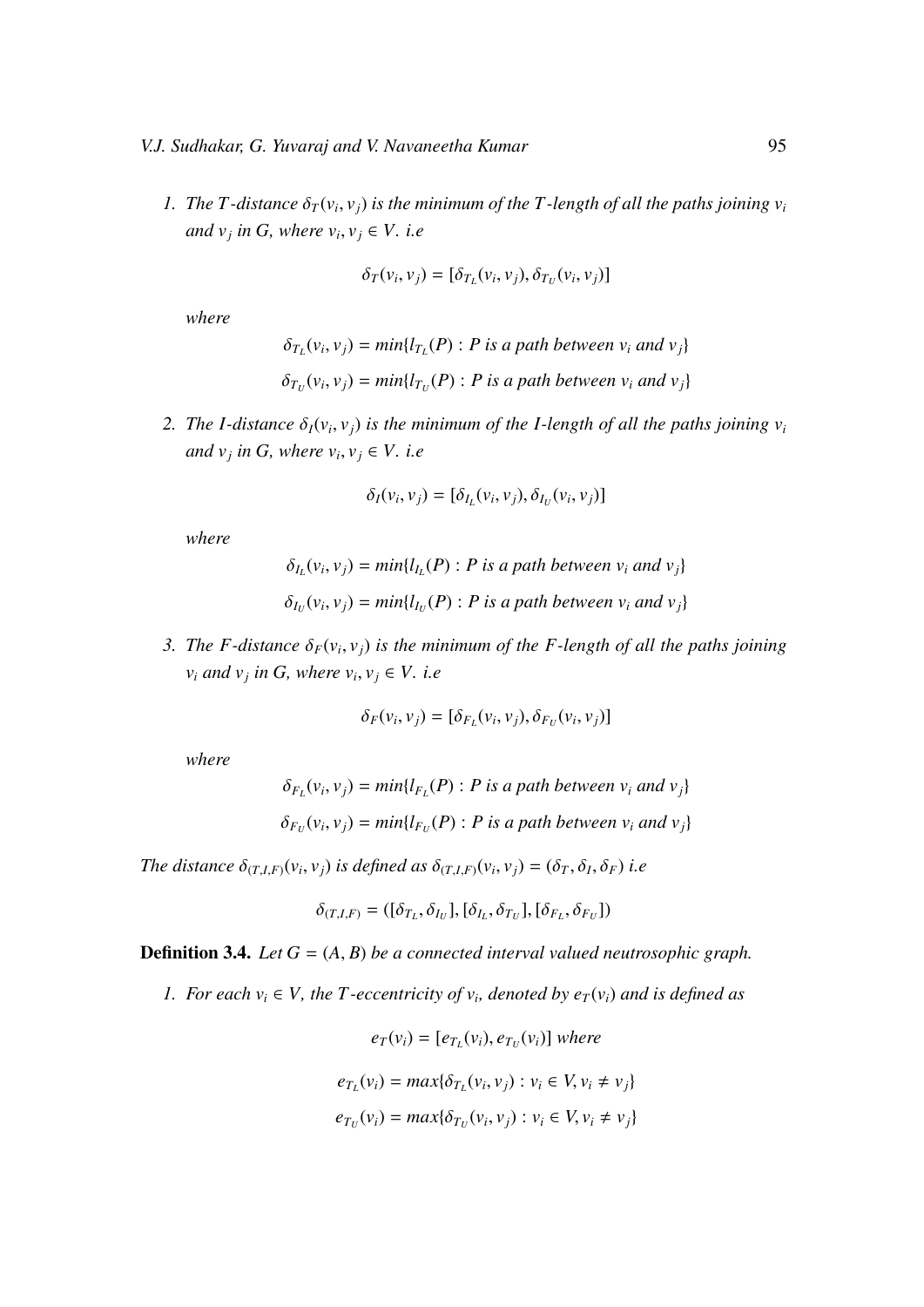*2. For each*  $v_i \in V$ , the *I-eccentricity of*  $v_i$ , denoted by  $e_I(v_i)$  and is defined as

$$
e_I(v_i) = [e_{I_L}(v_i), e_{I_U}(v_i)] \text{ where}
$$

$$
e_{I_L}(v_i) = max{\delta_{I_L}(v_i, v_j) : v_i \in V, v_i \neq v_j}
$$

$$
e_{I_U}(v_i) = max{\delta_{I_U}(v_i, v_j) : v_i \in V, v_i \neq v_j}
$$

- *3. For each*  $v_i \in V$ , the *F*-eccentricity of  $v_i$ , denoted by  $e_F(v_i)$  and is defined as
	- $e_F(v_i) = [e_{F_L}(v_i), e_{F_U}(v_i)]$  where  $e_{F_L}(v_i) = min{\delta_{F_L}(v_i, v_j) : v_i \in V, v_i \neq v_j}$  $e_{F_U}(v_i) = min{\delta_{F_U}(v_i, v_j) : v_i \in V, v_i \neq v_j}$

*For each*  $v_i \in V$ *, the eccentricity of*  $v_i$  *denoted by e*( $v_i$ *) and is defined by e*( $v_i$ *)* =  $(e_T(v_i), e_I(v_i), e_F(v_i))$ . *i.e* 

$$
e(v_i) = ([e_{T_L}(v_i), e_{T_U}(v_i)], [e_{I_L}(v_i), e_{I_U}(v_i)], [e_{F_L}(v_i), e_{F_U}(v_i)])
$$

**Definition 3.5.** *Let*  $G = (A, B)$  *be a connected interval valued neutrosophic graph.* 

*1. The T-radius of G is denoted by*  $r_T(G)$  *and is defined as* 

$$
r_T(G) = [r_{T_L}(G), r_{T_U}(G)] \text{ where}
$$
  

$$
r_{T_L}(G) = \min\{e_{T_L}(v_i) : v_i \in V\}.
$$
  

$$
r_{T_U}(G) = \min\{e_{T_U}(v_i) : v_i \in V\}.
$$

- *2. The I-radius of G is denoted by rI*(*G*) *and is defined as*
	- $r_I(G) = [r_{I_L}(G), r_{I_U}(G)]$  *where*  $r_{I_L}(G) = min\{e_{I_L}(v_i) : v_i \in V\}.$  $r_{I_U}(G) = min\{e_{I_U}(v_i) : v_i \in V\}.$
- *3. The F-radius of G is denoted by rF*(*G*) *and is defined as*

$$
r_F(G) = [r_{F_L}(G), r_{F_U}(G)] \text{ where}
$$
  

$$
r_{F_L}(G) = \min\{e_{F_L}(v_i) : v_i \in V\}.
$$
  

$$
r_{F_U}(G) = \min\{e_{F_U}(v_i) : v_i \in V\}.
$$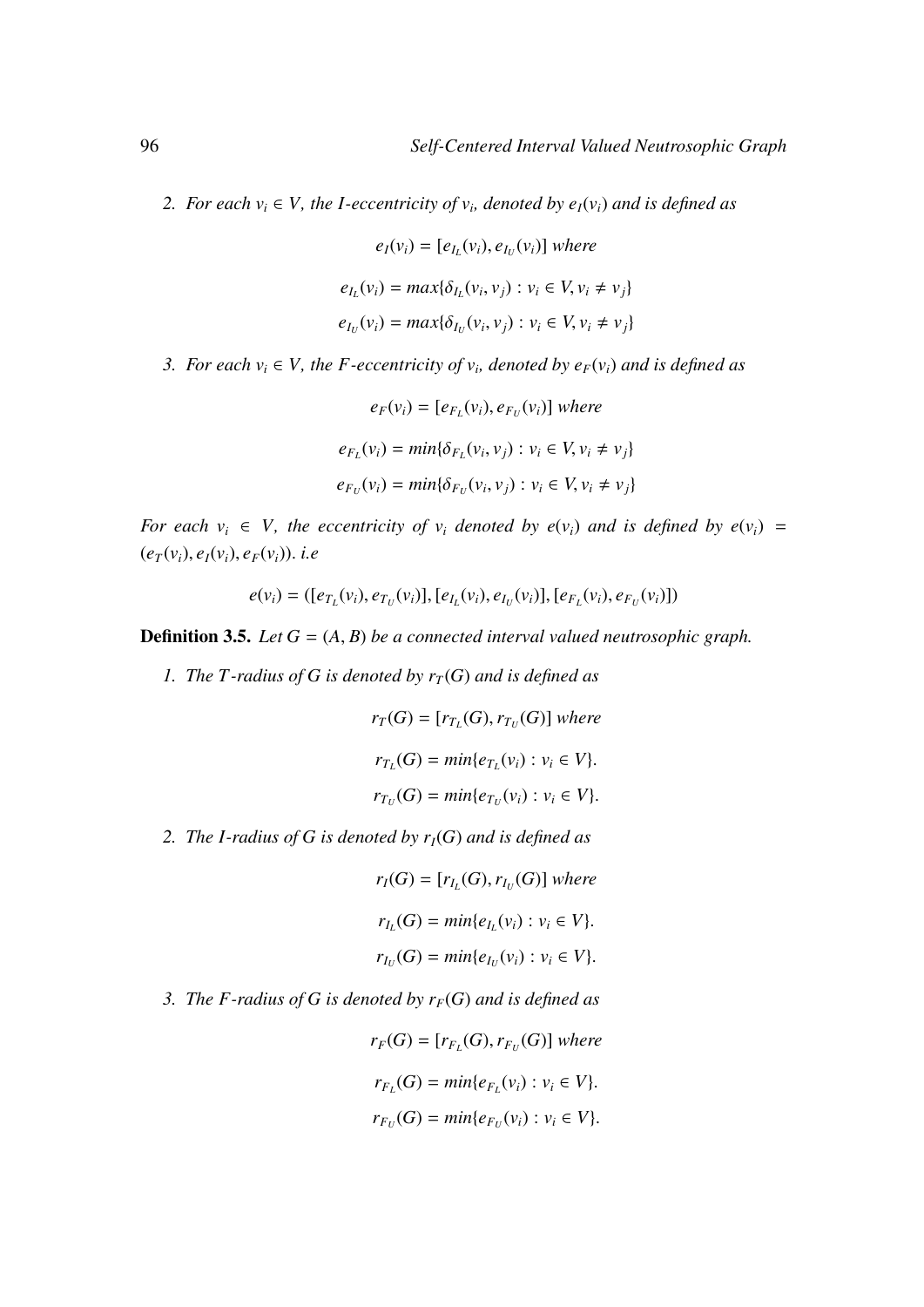*The radius of G is denoted by r(G) and is defined as*  $r(G) = (r_T(G), r_I(G), r_F(G))$ *. i.e,* 

$$
r(G) = ([r_{T_L}(G), r_{T_U}(G)], [r_{I_L}(G), r_{I_U}(G)], [r_{F_L}(G), r_{F_U}(G)])
$$

Definition 3.6. *A connected interval valued neutrosophic graph G is a*

*1. T -self-centered interval valued neutrosophic graph, if every vertex of G is a T central vertex.*  $r_T(G) = e_T(v_i)$  *(i.e)* 

$$
r_{T_L}(G) = e_{T_L}(v_i), r_{T_U}(G) = e_{T_U}(v_i)
$$

*for all*  $v_i \in V$ 

*2. I-self-centered interval valued neutrosophic graph, if every vertex of G is a Icentral vertex.*  $r_I(G) = e_I(v_i)$  *(i.e)* 

$$
r_{I_L}(G) = e_{I_L}(v_i), \ \ r_{I_U}(G) = e_{I_U}(v_i).
$$

*for all*  $v_i \in V$ 

*3. F-self-centered interval valued neutrosophic graph, if every vertex of G is a Fcentral vertex.*  $r_F(G) = e_F(v_i)$  *(i.e)* 

$$
r_{F_L}(G) = e_{F_L}(v_i), r_{F_U}(G) = e_{F_U}(v_i).
$$

*for all*  $v_i \in V$ 

*interval valued neutrosophic self-centered graph, if every vertex of G is a central vertex.* (*i.e*)  $r_T(G) = e_T(v_i)$ ,  $r_I(G) = e_I(v_i)$  and  $r_F(G) = e_F(v_i)$ ,  $\forall v_i \in V$ .

$$
((\frac{1}{5}, \frac{1}{3}), [\frac{1}{3}, \frac{1}{2}], [\frac{1}{3}, \frac{1}{4}]) \qquad ((\frac{1}{3}, \frac{1}{6}], [\frac{1}{5}, \frac{1}{5}], [\frac{1}{4}, \frac{1}{3}])
$$
  
\n
$$
((\frac{1}{5}, \frac{1}{6}], [\frac{1}{3}, \frac{1}{2}], [\frac{1}{3}, \frac{1}{3}]) \qquad ((\frac{1}{5}, \frac{1}{6}], [\frac{1}{3}, \frac{1}{3}])
$$
  
\n
$$
((\frac{1}{5}, \frac{1}{6}], [\frac{1}{3}, \frac{1}{3}]) \qquad ((\frac{1}{5}, \frac{1}{6}], [\frac{1}{3}, \frac{1}{3}])
$$
  
\n
$$
((\frac{1}{5}, \frac{1}{6}], [\frac{1}{3}, \frac{1}{2}], [\frac{1}{3}, \frac{1}{3}])
$$
  
\n
$$
((\frac{1}{3}, \frac{1}{6}], [\frac{1}{7}, \frac{1}{6}], [\frac{1}{4}, \frac{1}{3}]) \qquad ((\frac{1}{5}, \frac{1}{3}], [\frac{1}{3}, \frac{1}{2}], [\frac{1}{3}, \frac{1}{4}])
$$

Example 3.1.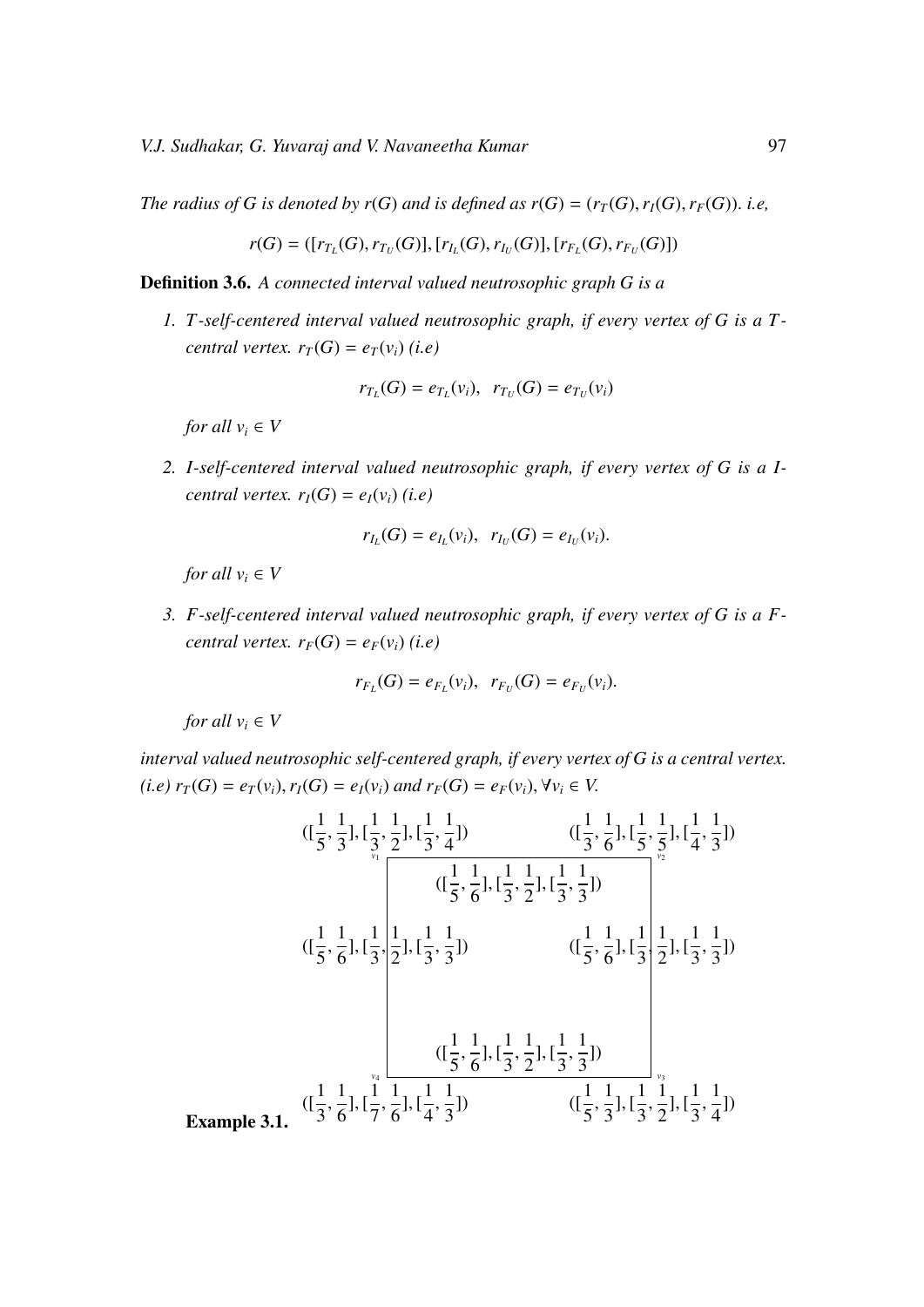| Path                                                                                                               | $(v_1, v_2)$        | $(v_2, v_3)$                                    | $(v_3, v_4)$                |
|--------------------------------------------------------------------------------------------------------------------|---------------------|-------------------------------------------------|-----------------------------|
| Distance $\delta_{(T,I,F)}(v_i, v_j)$                                                                              | ([5,6],[6,4],[3,3]) | $\left( \frac{5,6}{6,4}, \frac{3,3}{1} \right)$ | $\vert$ ([5,6],[6,4],[3,3]) |
| Path                                                                                                               | $(v_1, v_4)$        | $(v_1, v_3)$                                    | $(v_2, v_4)$                |
| Distance $\delta_{(T,I,F)}(v_i, v_j)$ $ (15,6), [6,4], [3,3])$ $ (10,12), [6,8], [3,3])$ $ (10,12), [6,8], [3,3])$ |                     |                                                 |                             |

|  |  | Figure 3.1 Self-Centered Interval valued Neutrosophic Graph |  |  |  |  |
|--|--|-------------------------------------------------------------|--|--|--|--|
|--|--|-------------------------------------------------------------|--|--|--|--|

*Then the eccentricity of v<sub>i</sub> are*  $e(v_1) = (10, 12, 16, 8, 15, 31)$ *,*  $e(v_2) =$ ([10, 12], [6, 8], [3, 3])*, e*(*v*3) <sup>=</sup> ([10, 12], [6, 8], [3, 3])*, e*(*v*4) <sup>=</sup> ([10, 12], [6, 8], [3, 3])*. Radius of G is r(G)* = ([10, 12], [6, 8], [3, 3]).

*Here*  $r(G) = e(v_i)$ ,  $\forall v_i \in V$ .

*Hence G is a self-centered interval valued neutrosophic graph.*

**Theorem 3.1.** A Interval valued neutrosophic graph  $G = (A, B)$  is a self-centered interval valued neutrosophic graph iff  $\delta_T(v_i, v_j) \le r_T(G)$ ,  $\delta_I(v_i, v_j) \le r_I(G)$ ,  $\delta_F(v_i, v_j) \ge$  $r_F(G)$ .

*i.e*  $\delta_{T_L}(v_i, v_j) \leq r_{T_L}(G), \ \delta_{T_U}(v_i, v_j) \leq r_{T_U}(G), \ \delta_{I_L}(v_i, v_j) \leq r_{I_L}(G), \ \delta_{I_U}(v_i, v_j) \leq r_{I_U}(G),$  $\delta_{F_L}(v_i, v_j) \ge r_{F_L}(G), \, \delta_{F_U}(v_i, v_j) \ge r_{F_U}(G) \, \forall (v_i, v_j) \in V.$ 

*Proof.* We assume that *G* is self-centered interval valued neutrosophic graph *G*. That is  $e_{T_L}(v_i) = e_{T_L}(v_j)$ ,  $e_{T_U}(v_i) = e_{T_U}(v_j)$ ,  $e_{I_L}(v_i) = e_{I_L}(v_j)$ ,  $e_{I_U}(v_i) = e_{I_U}(v_j)$ ,  $e_{F_L}(v_i) = e_{F_L}(v_j)$ ,  $e_{F_U}(v_i) = e_{F_U}(v_j).$ 

Now we want to prove that

$$
\delta_T(v_i, v_j) \le r_T(G), \text{ i.e } \delta_{T_L}(v_i, v_j) \le r_{T_L}(G), \delta_{T_U}(v_i, v_j) \le r_{T_U}(G),
$$
  

$$
\delta_I(v_i, v_j) \le r_I(G), \text{ i.e } \delta_{I_L}(v_i, v_j) \le r_{I_L}(G), \delta_{I_U}(v_i, v_j) \le r_{I_U}(G),
$$
  

$$
\delta_F(v_i, v_j) \ge r_F(G), \text{ i.e } \delta_{F_L}(v_i, v_j) \ge r_{F_L}(G), \delta_{F_U}(v_i, v_j) \ge r_{F_U}(G).
$$

By the definition of eccentricity, we obtain

 $\delta_T(v_i, v_j) \le e_T(v_i), \delta_I(v_i, v_j) \le e_I(v_i), \delta_F(v_i, v_j) \ge e_F(v_i).$ 

i.e 
$$
\delta_{T_L}(v_i, v_j) \le e_{T_L}(v_i)
$$
,  $\delta_{T_U}(v_i, v_j) \le e_{T_U}(v_i)$ ,  
\n $\delta_{I_L}(v_i, v_j) \le e_{I_L}(v_i)$ ,  $\delta_{I_U}(v_i, v_j) \le e_{I_U}(v_i)$ ,  
\n $\delta_{F_L}(v_i, v_j) \ge e_{F_L}(v_i)$ ,  $\delta_{F_U}(v_i, v_j) \ge e_{F_U}(v_i)$   $\forall (v_i, v_j) \in V$ .

Since *G* is self-centered interval valued neutrosophic graph, the above inequality becomes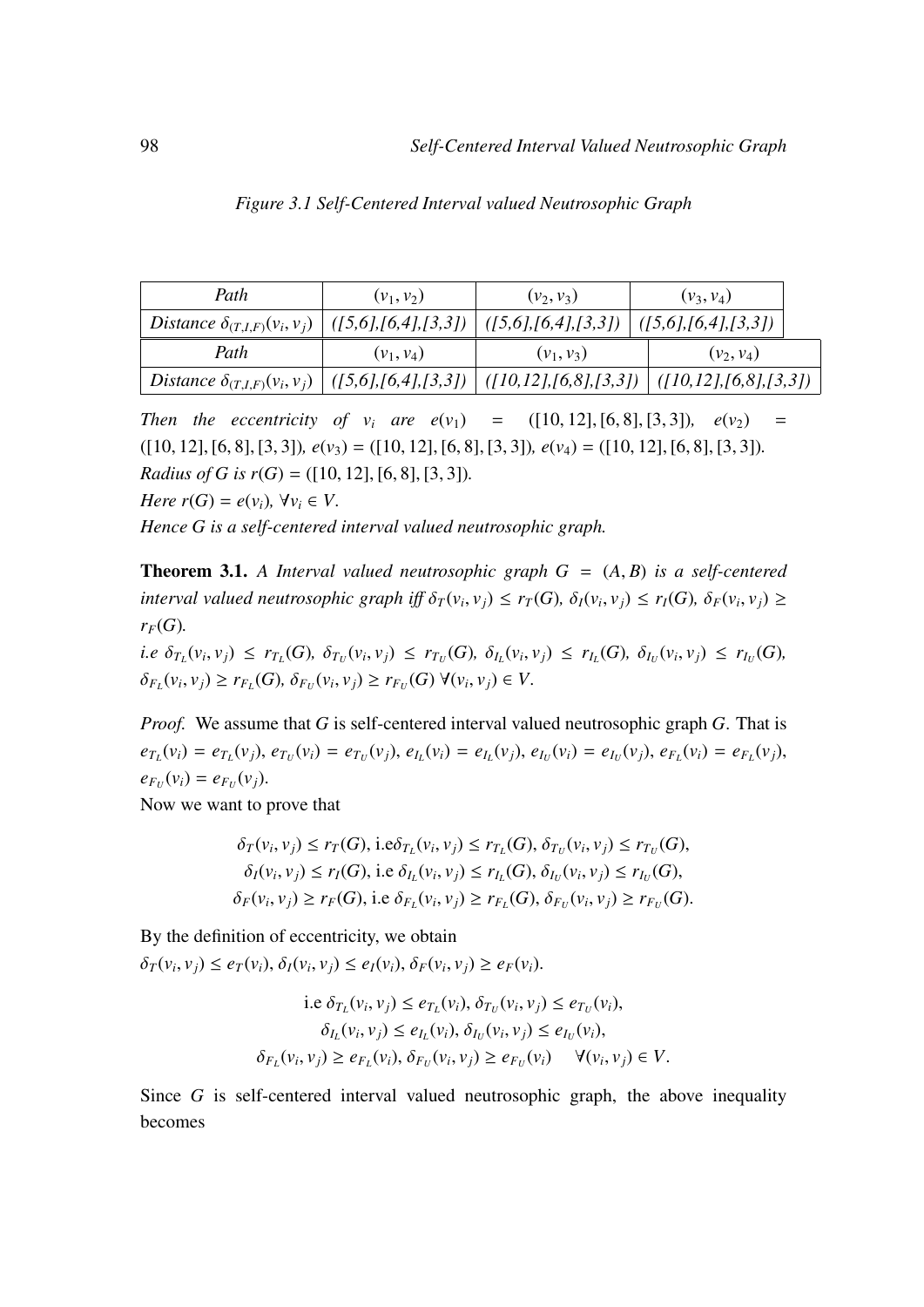$$
\delta_{T_L}(v_i, v_j) \le r_{T_L}(G), \delta_{T_U}(v_i, v_j) \le r_{T_U}(G),
$$
  
\n
$$
\delta_{I_L}(v_i, v_j) \le r_{I_L}(G), \delta_{I_U}(v_i, v_j) \le r_{I_U}(G),
$$
  
\n
$$
\delta_{F_L}(v_i, v_j) \ge r_{F_L}(G), \delta_{F_U}(v_i, v_j) \ge r_{F_U}(G) \quad \forall (v_i, v_j) \in V.
$$

i.e, 
$$
\delta_T(v_i, v_j) \le r_T(G)
$$
,  $\delta_I(v_i, v_j) \le r_I(G)$ ,  $\delta_F(v_i, v_j) \ge r_F(G)$ .

Assume that  $\delta_T(v_i, v_j) \le r_T(G)$ ,  $\delta_I(v_i, v_j) \le r_I(G)$ ,  $\delta_F(v_i, v_j) \ge r_F(G)$ .

i.e 
$$
\delta_{T_L}(v_i, v_j) \le r_{T_L}(G), \delta_{T_U}(v_i, v_j) \le r_{T_U}(G),
$$
  
\n $\delta_{I_L}(v_i, v_j) \le r_{I_L}(G), \delta_{I_U}(v_i, v_j) \le r_{I_U}(G),$   
\n $\delta_{F_L}(v_i, v_j) \ge r_{F_L}(G), \delta_{F_U}(v_i, v_j) \ge r_{F_U}(G) \quad \forall (v_i, v_j) \in V.$ 

Then we have to prove that *G* is self-centered interval valued neutrosophic graph. Suppose that *G* is not self-centered interval valued neutrosophic graph.

Then  $r_T(G) = e_T(v_i)$ ,  $r_I(G) = e_I(v_i)$ ,  $r_F(G) = e_F(v_i)$ . i.e  $r_{T_L}(G) = e_{T_L}(v_i)$ ,  $r_{T_U}(G) = e_{T_L}(v_i)$  $e_{T_U}(v_i)$ ,  $r_{I_L}(G) = e_{I_L}(v_i)$ ,  $r_{I_U}(G) = e_{I_U}(v_i)$ ,  $r_{F_L}(G) = e_{F_L}(v_i)$ ,  $r_{F_U}(G) = e_{F_U}(v_i)$  for some  $v_i \in V$ .

Let us assume that  $e_{T_L}(v_i)$ ,  $e_{T_U}(v_i)$ ,  $e_{i_L}(v_i)$ ,  $e_{T_U}(v_i)$ ,  $e_{F_L}(v_i)$  and  $e_{F_U}(v_i)$  is the least value among all other eccentricity. That is

$$
r_{T_L}(G) = e_{T_L}(v_i), r_{T_U}(G) = e_{T_U}(v_i), r_{I_L}(G) = e_{I_L}(v_i), r_{I_U}(G) = e_{I_U}(v_i),
$$
  

$$
r_{F_L}(G) = e_{F_L}(v_i) \text{ and } r_{F_U}(G) = e_{F_U}(v_i).
$$
 (3.1)

where  $e_{T_L}(v_i) < e_{T_L}(v_j)$ ,  $e_{T_U}(v_i) < e_{T_U}(v_j)$ ,  $e_{I_L}(v_i) < e_{I_U}(v_j)$ ,  $e_{I_U}(v_i) < e_{I_U}(v_j)$ ,  $e_{F_L}(v_i) < e_{I_U}(v_i)$  $e_{F_U}(v_j)$  and  $e_{F_U}(v_i) < e_{F_U}(v_j)$  for some  $(v_i, v_j) \in V$  and

$$
\delta_{T_L}(v_i, v_j) = e_{T_L}(v_j) > e_{T_L}(v_i), \ \delta_{T_U}(v_i, v_j) = e_{T_U}(v_j) > e_{T_U}(v_i),
$$
  

$$
\delta_{I_L}(v_i, v_j) = e_{I_L}(v_j) > e_{I_L}(v_i), \ \delta_{I_U}(v_i, v_j) = e_{I_U}(v_j) > e_{I_U}(v_i),
$$
  

$$
\delta_{F_L}(v_i, v_j) = e_{F_L}(v_j) > e_{F_L}(v_i), \ and \ \delta_{F_U}(v_i, v_j) = e_{F_U}(v_j) > e_{F_U}(v_i).
$$
 (3.2)

for some  $(v_i, v_j) \in V$ .

Hence from equations (1) and (2), we have

$$
\delta_{T_L}(v_i, v_j) > r_{T_L}(G), \delta_{T_U}(v_i, v_j) > r_{T_U}(G),
$$
  
\n
$$
\delta_{I_L}(v_i, v_j) > r_{I_L}(G), \delta_{I_U}(v_i, v_j) > r_{I_U}(G),
$$
  
\n
$$
\delta_{F_L}(v_i, v_j) < r_{F_L}(G), \delta_{F_U}(v_i, v_j) < r_{F_U}(G)
$$

for some  $(v_i, v_j) \in V$ , which is a contradiction to the fact that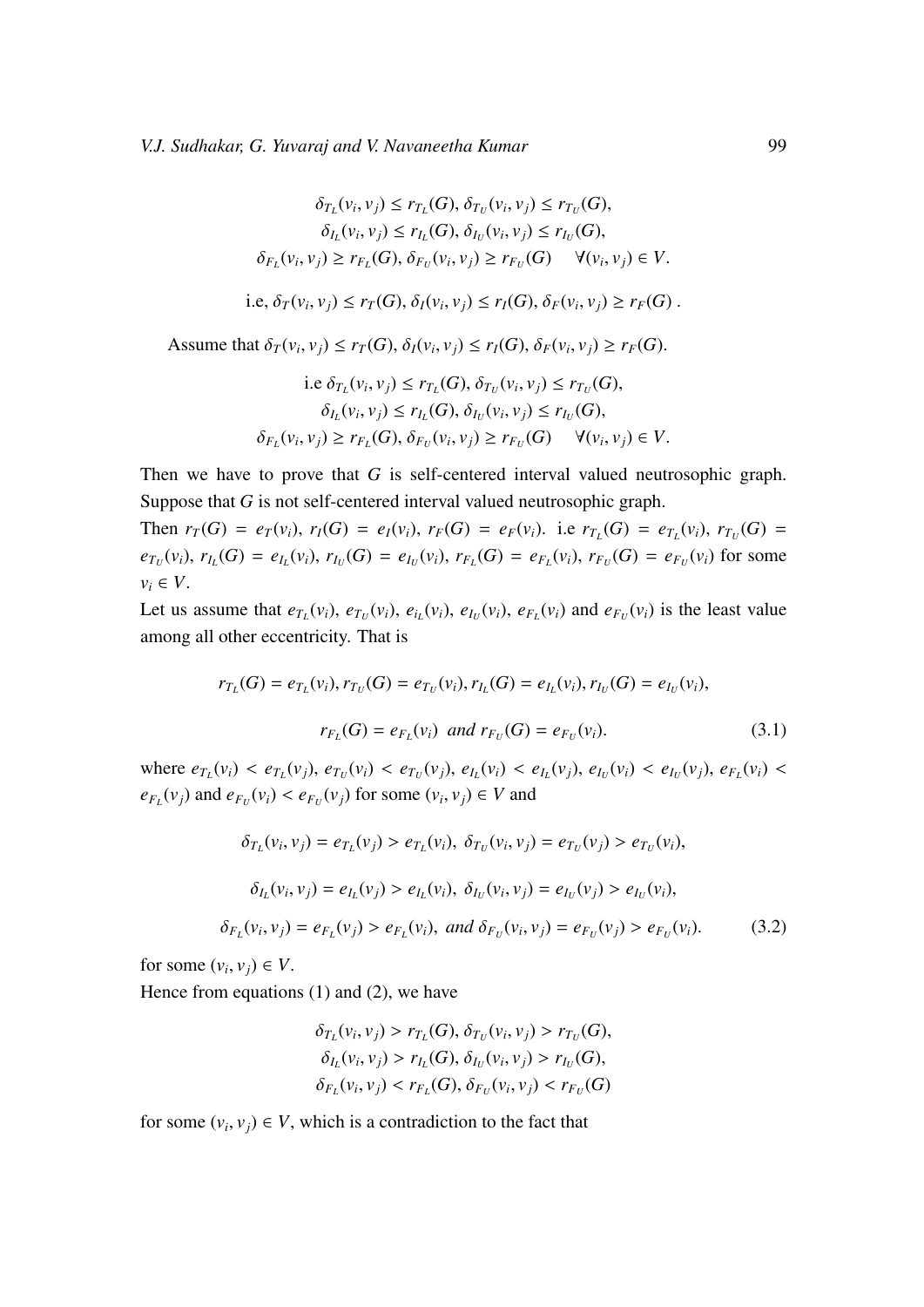$$
\delta_{T_L}(v_i, v_j) \le r_{T_L}(G), \delta_{T_U}(v_i, v_j) \le r_{T_U}(G),
$$
  

$$
\delta_{I_L}(v_i, v_j) \le r_{I_L}(G), \delta_{I_U}(v_i, v_j) \le r_{I_U}(G),
$$
  

$$
\delta_{F_L}(v_i, v_j) \ge r_{F_L}(G), \delta_{F_U}(v_i, v_j) \ge r_{F_U}(G) \quad \forall (v_i, v_j) \in V.
$$

i.e,  $\delta_T(v_i, v_j) \le r_T(G), \delta_I(v_i, v_j) \le r_I(G), \delta_F(v_i, v_j) \ge r_F(G)$ .<br>Hence G is a self-sector distance subset a set seen his sector Hence *G* is a self-centered interval valued neutrosophic graph.

### References

- [1] M.Akram and W.A. Dudek, *Interval-valued fuzzy graphs*, Computers Math. Appl., 61, (2011) 289-299.
- [2] M.Akram, *Interval-valued fuzzy graphs*, Neural Computing and Applications, 21, (2012) 145-150.
- [3] M. Akram, N.O. Al-Shehrie and W.A. Dudek,*Certain types of interval-valued fuzzy graphs*,Journal of Applied Mathematics, 2013, Article ID 857070(2013) 11 pages.
- [4] M. Akram, W.A. Dudek and M. Murtaza Yousaf,*Centered interval-valued fuzzy graphs* ,Afrika Matematika, 26,(5-6) (2015) 887-898.
- [5] M. Akram and M. Nasir, *Concepts of interval-valued neutrosophic graphs*, International Journal of Algebra and Statistics, 6(1-2), (2017) 22-41 DOI :10.20454/ijas.2017.1235.
- [6] M. Akram and M. Nasir, *Interval-valued neutrosophic competition graphs*, Annals of Fuzzy Mathematics and Informatics, 14(1),(2017) 99-120.
- [7] M. Akram and R. Akmal, Application of bipolar fuzzy sets in graph structures, *Applied Computational Intelligence and Soft Computing, 2016(2016)*, Article ID 5859080, 13 pages.
- [8] M. Akram and S. Shahzadi, *Neutrosophic soft graphs with application*, Journal of Intelligent and Fuzzy Systems, 32(1),(2017) 841-858.
- [9] M. Akram and G. Shahzadi, *Certain characterization of m-polar fuzzy graphs by level graphs*, Punjab University Journal of Mathematics, 49(1)(2017), 1-12.
- [10] K. Atanassov, *Intuitionistic fuzzy sets*, Fuzzy sets and Systems, 20,(1986) 87-96.
- [11] P. Bhattacharya, *Some remarks on fuzzy graphs*, Pattern Recognition Letter, 6,(1987) 297-302.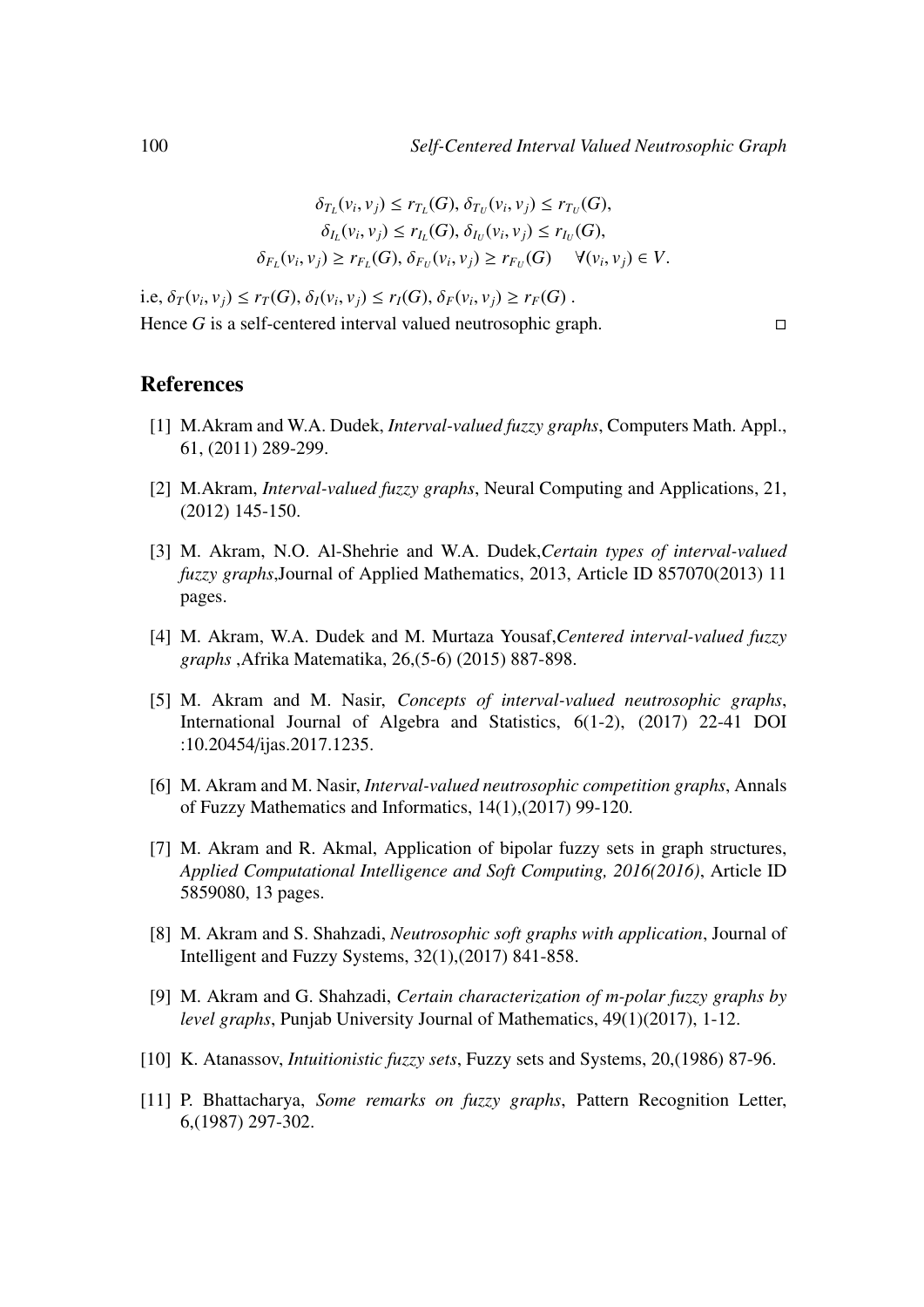- [12] S. Broumi, M. Talea, A. Bakali and F. Smarandache, *Interval valued neutrosophic graphs*, Critical Review, 12,(2016) 5 33.
- [13] T. Dinesh, *A study on graph structures incidence algebras and their fuzzy analogues[Ph.D.thesis]*, Kannur University, Kannur, India, (2011).
- [14] T. Dinesh and T.V. Ramakrishnan, *On generalised fuzzy graph structures*, Applied Mathematical Sciences, 5(4),(2011) 173 180.
- [15] M.B. Gorzalczany, *A method of inference in approximate reasoning based on interval-valued fuzzy sets*, Fuzzy Sets Syst., 21,(1987) 1-17.
- [16] M.B. Gorzalczany, *An interval-valued fuzzy inference method some basic properties*, Fuzzy Sets Syst., 31,(1989) 243-251.
- [17] J. Hongmei and W. Lianhua, *Interval-valued fuzzy subsemigroups and subgroups associated by intervalvalued suzzy graphs*, 2009 WRI Global Congress on Intelligent Systems, (2009) 484-487.
- [18] A. Kaufmann, *Introduction a la Thiorie des Sous-Ensemble Flous*, Masson et Cie, 1,(1973).
- [19] J.N. Mordeson and P. Chang-Shyh, *Operations on fuzzy graphs*, Information Sciences, 79,(3)(1994), 159-170.
- [20] J.N. Mordeson and P.S. Nair, *Fuzzy graphs and fuzzy hypergraphs*, Physica Verlag, Heidelberg 1998; Second Edition, (2001).
- [21] H. A. Othman, *On fuzzy infra-semiopen sets*, Punjab Univ. J. Math., 48, No. 2 (2016) 1-10.
- [22] A. Rosenfeld, *Fuzzy graphs, Fuzzy Sets and Their Applications*, Academic Press, New York, (1975) 77-95.
- [23] E. Sampathkumar, *Generalized graph structures*, Bulletin of Kerala Mathematics Association, 3(2), (2006) 65 123.
- [24] F. Smarandache, *A unifying field in logics. neutrosophy: neutrosophic probability, set and logic.*Rehoboth:, American Research Press, (1999).
- [25] F. Smarandache, *Neutrosophic set- a generalization of the intuitionistic fuzzy set*, Granular Computing. 2006 IEEE International Conference, (2006) 38-42 DOI: 10.1109/GRC.2006.1635754.
- [26] S. Mathew and M. Sunitha, *Types of arcs in a fuzzy graph*, Information Sciences, 179,(2009), 1760-1768.